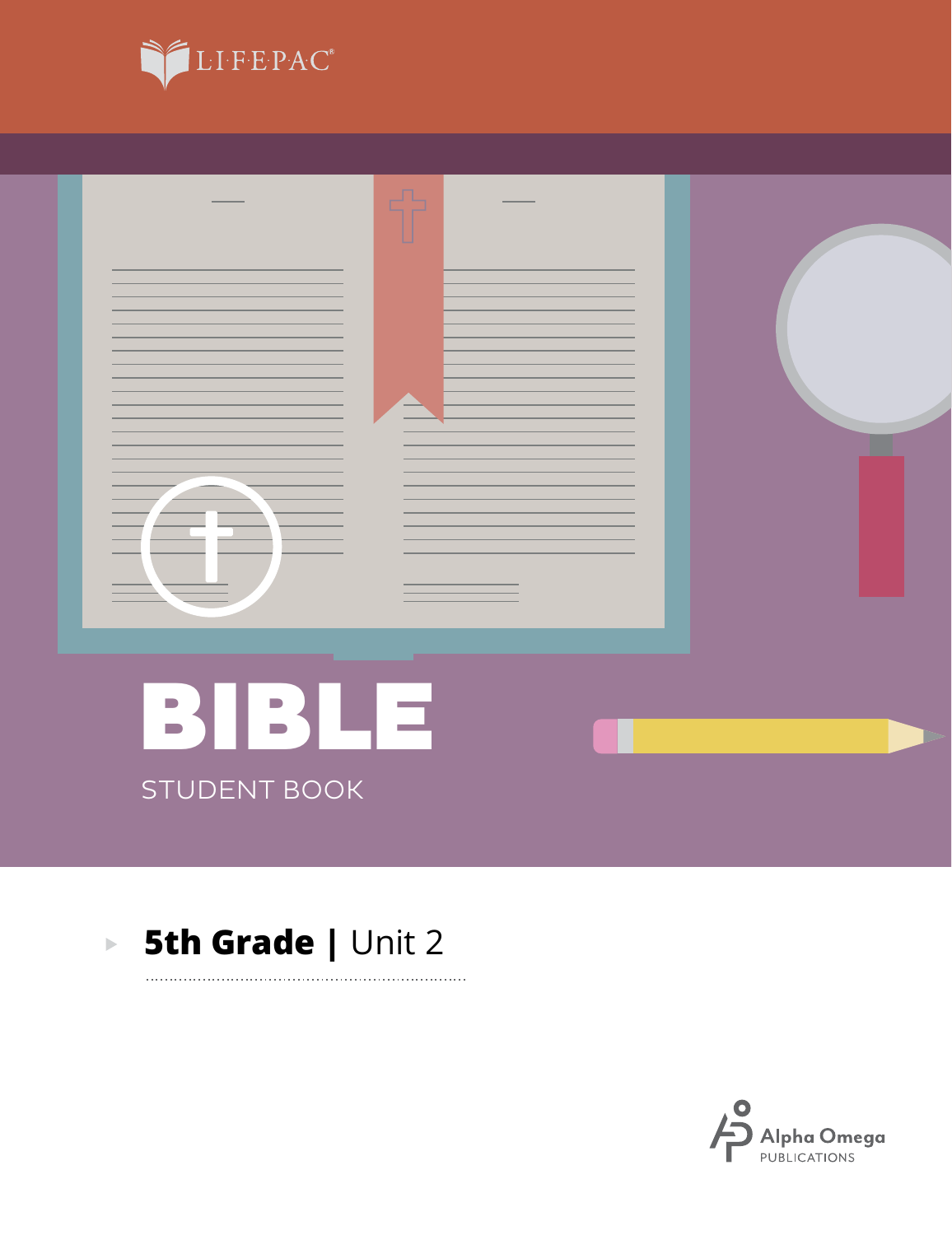# BIBLE 502 **ANGELS**

Introduction **|3**

## **1. Angels are Real**..........................................5

Characteristics of Angels **|7** Kinds of Angels **|11** Self Test 1 **|18**

## **2. Angels in the Lives of People** ..............22

Speaking to People **|23** Protecting People **|28** Guiding People **|38** Caring for People **|41** Self Test 2 **|43**

## **3. Angels in the Life of Jesus** ...................46

At Jesus' Birth and Early Life **|47** During Jesus' Ministry **|54** At the End of Jesus' Earthly Ministry **|58** Self Test 3 **|62**

LIFEPAC Test **|Pull-out**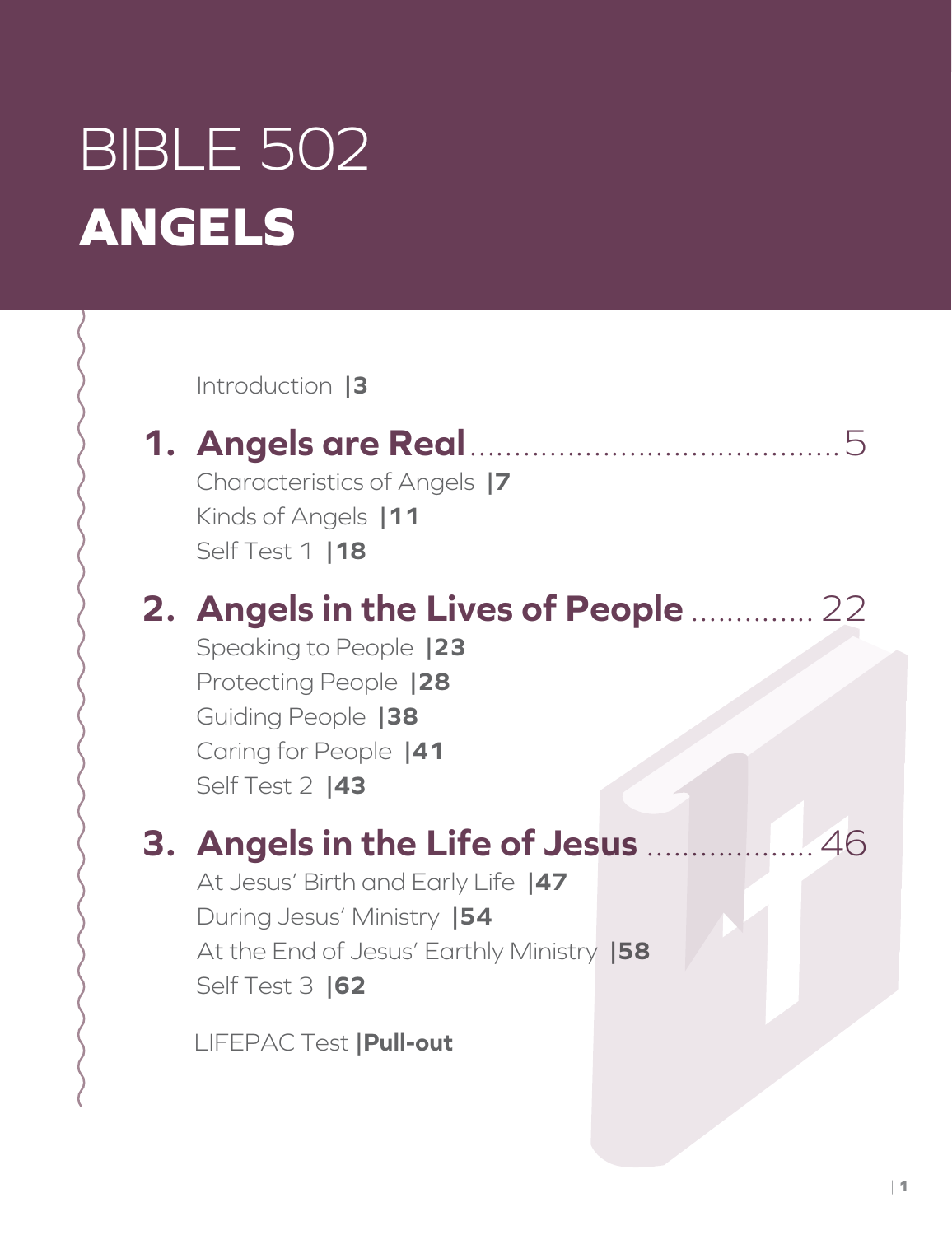**Author:** Barry G. Burrus, M.Div., M.A.

**Editor:**

Steven Henderson, B.A.

**Illustrators:**

Kyle Bennett, A.S. Mark Nuñes Keith Piccolo, B.F.A.

#### **Media Credits:**

**Page 3:** © Jacob Hellbach, iStock, Thinkstock; **5:** © ikpro, iStock, Thinkstock; **7:** © Hemera Technologies, Ablestock.com, Thinkstock; **12:** Guido Reni, The Yorck Project; **13, 25, 26, 33, 52:** © Dorling Kindersley, Thinkstock; **22:** © culbertson, iStock, Thinkstock; **24:** © Bajena, iStock ,Thinkstock; **28:** © Katarzyna Bialasiewicz, iStock, Thinkstock; **36:** © sedmak, iStock, Thinkstock; **40:** © Siempreverde22, iStock, Thinkstock; **46:** © Mihály Samu, iStock, Thinkstock; **47:** © sedmak, iStock, Thinkstock; **49:** © Peter Dennis, Dorling Kindersley, Thinkstock; **50:** © Jupiterimages, liquidlibrary, Thinkstock; **57:** © italiansight, iStock, Thinkstock; **58:** © Anthony Baggett, iStock, Thinkstock.



#### **804 N. 2nd Ave. E. Rock Rapids, IA 51246-1759**

© MMII by Alpha Omega Publications, Inc. All rights reserved. LIFEPAC is a registered trademark of Alpha Omega Publications, Inc.

All trademarks and/or service marks referenced in this material are the property of their respective owners. Alpha Omega Publications, Inc. makes no claim of ownership to any trademarks and/or service marks other than their own and their affiliates, and makes no claim of affiliation to any companies whose trademarks may be listed in this material, other than their own.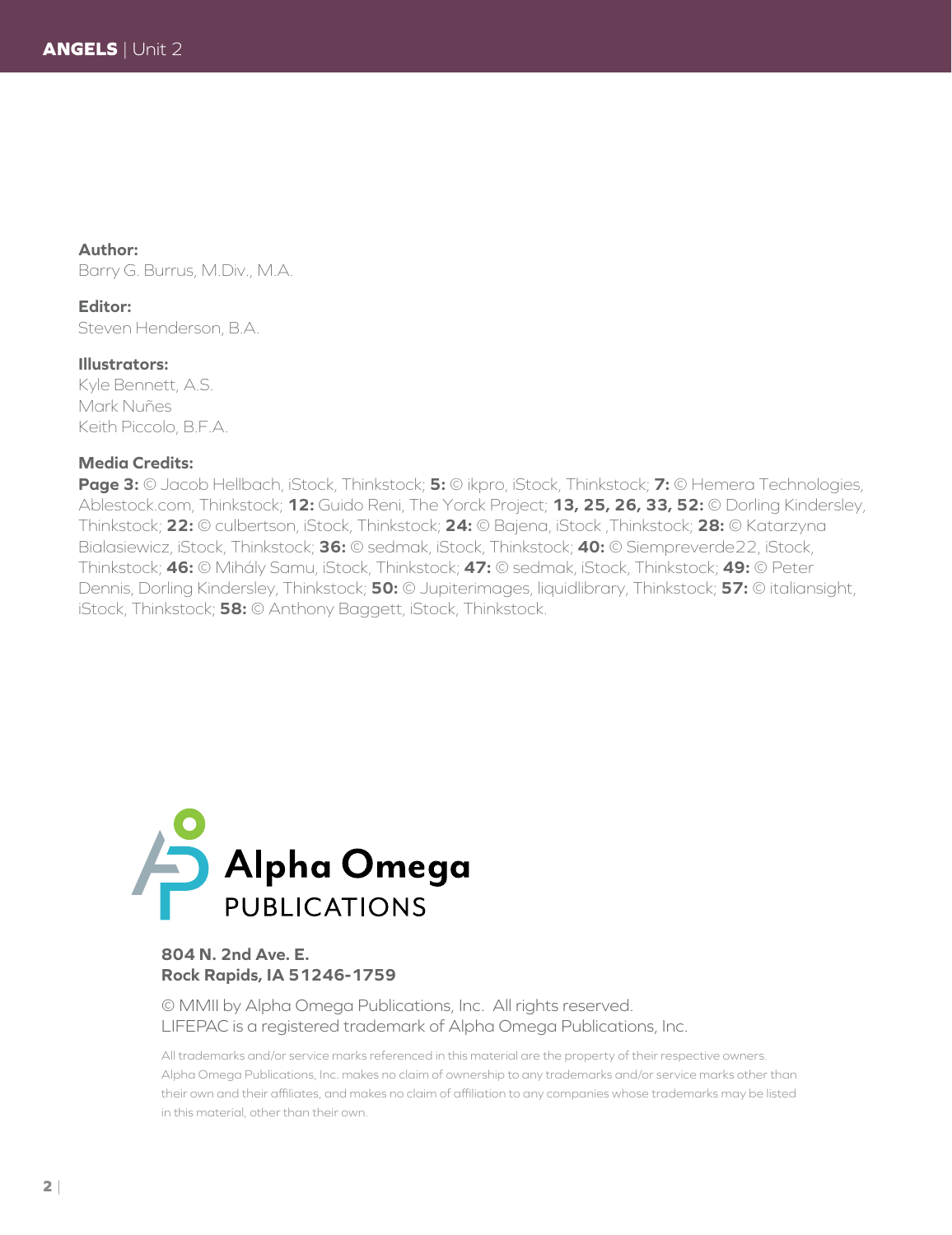## **ANGELS**

**In this LIFEPAC®, you will learn about how angels love, worship, and serve God by helping Him minister to people and pointing the way to Jesus Christ.**

**Angels are not at our command; God commands them. God created angels and humanity to love, worship, serve, and obey Him; therefore, He forbids us to pray to or worship angels or anyone else. The First Commandment reads, "Thou shalt have no other gods before me" (***Exodus* **20:3). The Apostle John said, "And I John saw these things, and heard them. And when I had heard and seen, I fell down to worship before the feet of the angel which shewed me these things. Then saith he unto me, See thou do it not: for I am thy fellowservant, and of thy brethren the prophets, and of them which keep the sayings of this book: worship God" (***Revelation* **22:8–9). Indeed, we are to worship God by loving, honoring, serving, and worshipping His Son. The Apostle Paul said, "For there is one God, and one mediator between God and men, the man Christ Jesus; Who gave himself a ransom for all, to be testified in due time" (***1 Timothy* **2:5–6).**

**God created humanity just a little bit lower than angels. King David wrote, "When I consider thy heavens, the work of thy fingers, the moon and the stars, which thou hast ordained; What is man, that thou art mindful of him? and the son of man, that thou visitest him? For thou hast made him a little lower than the angels, and hast crowned him with glory and honour" (***Psalm* **8:3–5).**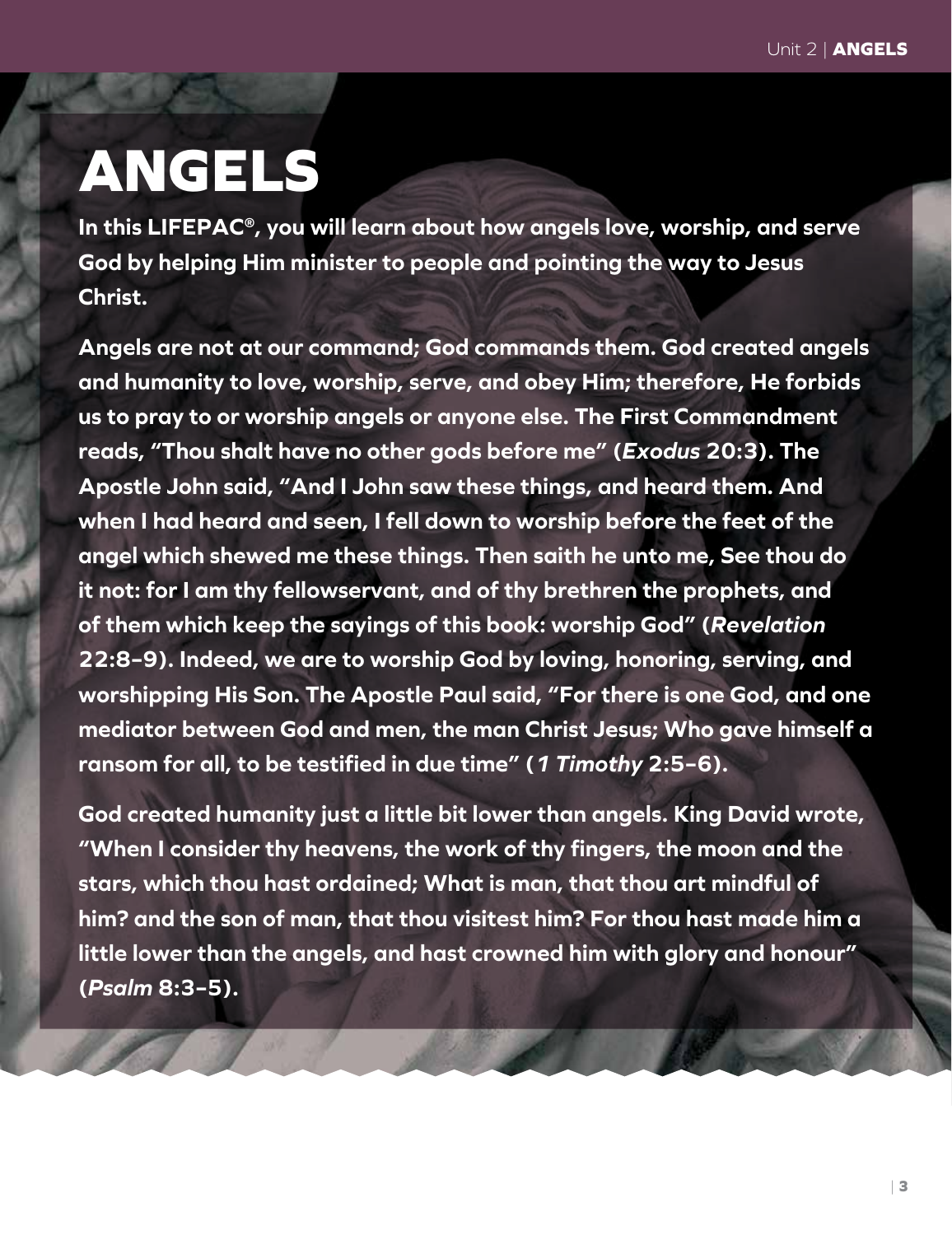**If angels preach another gospel than that Jesus is the Messiah God sent to save humanity from its sins, they are not to be listened to. Paul wrote, "But though we, or an angel from heaven, preach any other gospel unto you than that which we have preached unto you, let him be accursed" (***Galatians* **1:8).**

**In heaven, we will judge the deeds of angels. Paul wrote in** *1 Corinthians*  **6:3, "Know ye not that we shall judge angels? how much more things that pertain to this life?" There is only one way to be forgiven, and that is through our Lord and Savior, Jesus Christ.**

#### **Objectives**

**Read these objectives.** The objectives tell you what you will be able to do when you have successfully completed this LIFEPAC. Each section will list according to the numbers below what objectives will be met in that section. When you have finished this LIFEPAC, you should be able to:

- 1. Know what angels are.
- 2. Name four characteristics of angels.
- 3. Describe the kinds of angels.
- 4. Name at least two important angels that are mentioned in the Bible.
- 5. Know the "armor of God" and two other means that Christians have to overcome the powers of evil and darkness.
- 6. Describe at least three appearances of angels in the Old Testament.
- 7. Describe at least three appearances of angels in the early church after Jesus' earthly ministry as written in the New Testament.
- 8. Describe four ways that angels help us today.
- 9. Know when angels appeared just before, during, and soon after the birth of Jesus.
- 10. Describe at least three times how angels were involved during the public ministry of Jesus and at the end of His earthly ministry.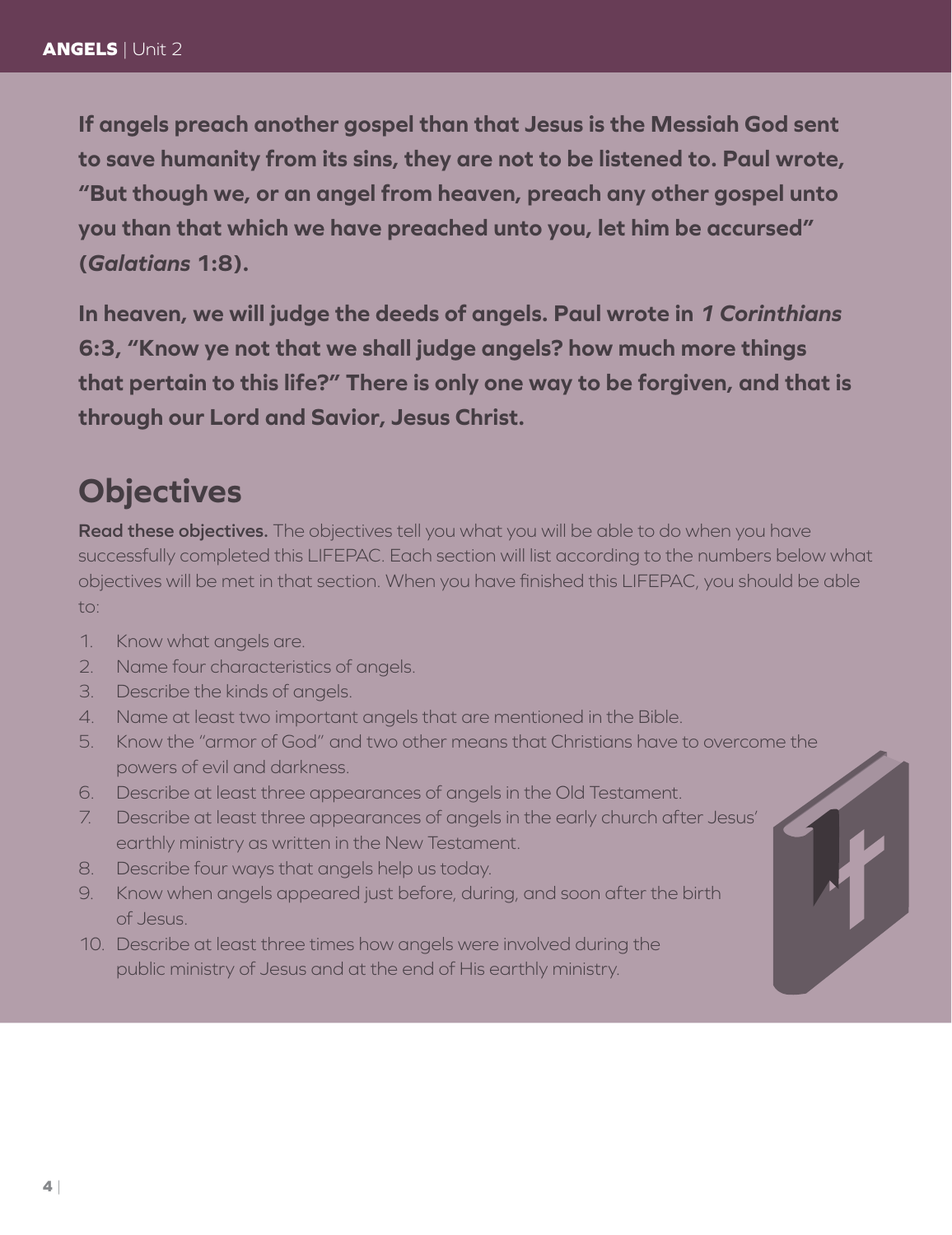## **1. ANGELS ARE REAL**

**God created everything that exists. Many of the things that God has created can be seen. They have substance or matter in them, such as trees, rocks, stars, plants, animals, and people. Other things that God created cannot be seen. They are invisible and do not have substance. They are spirit.** *Angels* **are spirits; therefore, they do not have a body. Angels cannot be seen, but they exist. They were created by God to serve Him and minister to His people. In this section, you will learn about angels, their purpose, and some of their characteristics.**

### **Objectives**

**Review these objectives.** When you have completed this section, you should be able to:

- 1. Know what angels are.
- 2. Name four characteristics of angels.
- 3. Describe the kinds of angels.
- 4. Name at least two important angels that are mentioned in the Bible.
- 5. Know the "armor of God" and two other means that Christians have to overcome the powers of evil and darkness.

## **Vocabulary**

**Study these new words.** Learning the meanings of these words is a good study habit and will improve your understanding of this LIFEPAC.

**authority** (u thôr u te). The power to enforce obedience; the right to command or act.

**created** (krē āt ed). Caused to be; brought into being; made.

**fasting** (fast ing). To abstain from food or from some foods.

**forerunner** (fôr run ėr). A person who goes before another person.

**Gospel** (gos pul). The "Good News" about the life, words, and deeds of Jesus Christ.

**holy** (hō lē). Set apart for God's service.

**host** (hōst). A large number.

**innumerable** (i nu mėr u bul). Too many to count.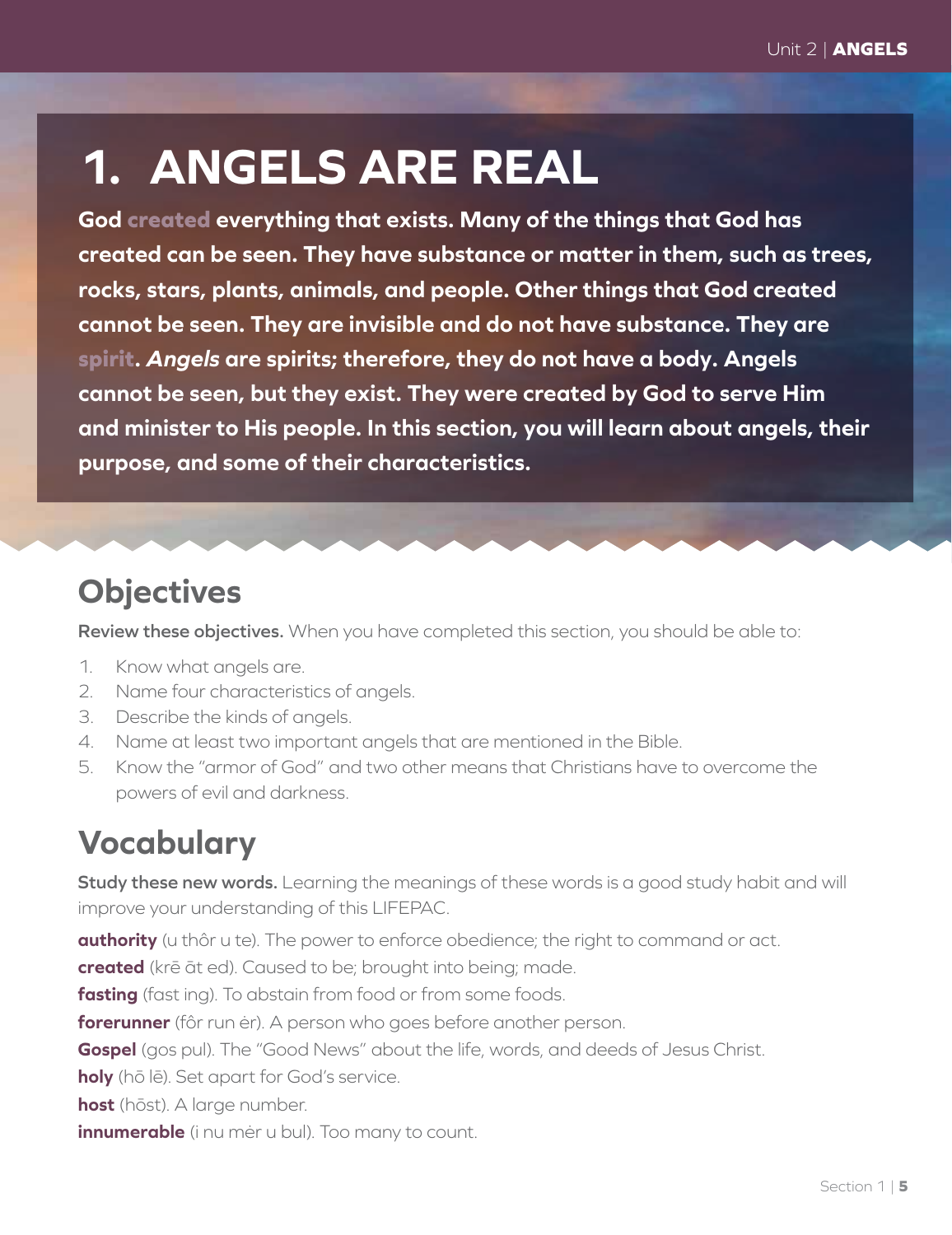**ministry** (min u strē). A service offered to God or people; the function and office of a minister. **multitude** (mul tu tüd). A great number; a crowd.

**oppose** (u pōz). Be against; act, fight, or struggle against.

**prophet** (prof it). Person who speaks God's message or performs God's actions.

**rank** (rank). A degree or position of authority in an organization or group.

**shield** (shēld). A piece of armor carried on the arm to protect the body on battle.

**spirit** (spir ut). A being created by God that does not have a body or matter. It is invisible.

**spiritual** (spir u chu ul). Dealing with the spirit or soul.

**supernatural** (su pėr nach ėr ul). Above or beyond what is normal in nature or human experience.

**temptation** (temp tā shun). Fact or state of being tried or tested.

**warfare** (wôr fãr). War; fighting.

**Note:** *All vocabulary words in this LIFEPAC appear in* **boldface** *print the first time they are used. If you are unsure of the meaning when you are reading, study the definitions given.*

Pronunciation Key: hat, āge, cãre, fär; let, ēqual, tėrm; it, īce; hot, ōpen, ôrder; oil; out; cup, put, rüle; child; long; thin; /ŦH/ for **th**en; /zh/ for mea**s**ure; /u/ or / <sup>e</sup> / represents /a/ in **a**bout, /e/ in tak**e**n, /i/ in penc**i**l, /o/ in lem**o**n, and /u/ in circ**u**s.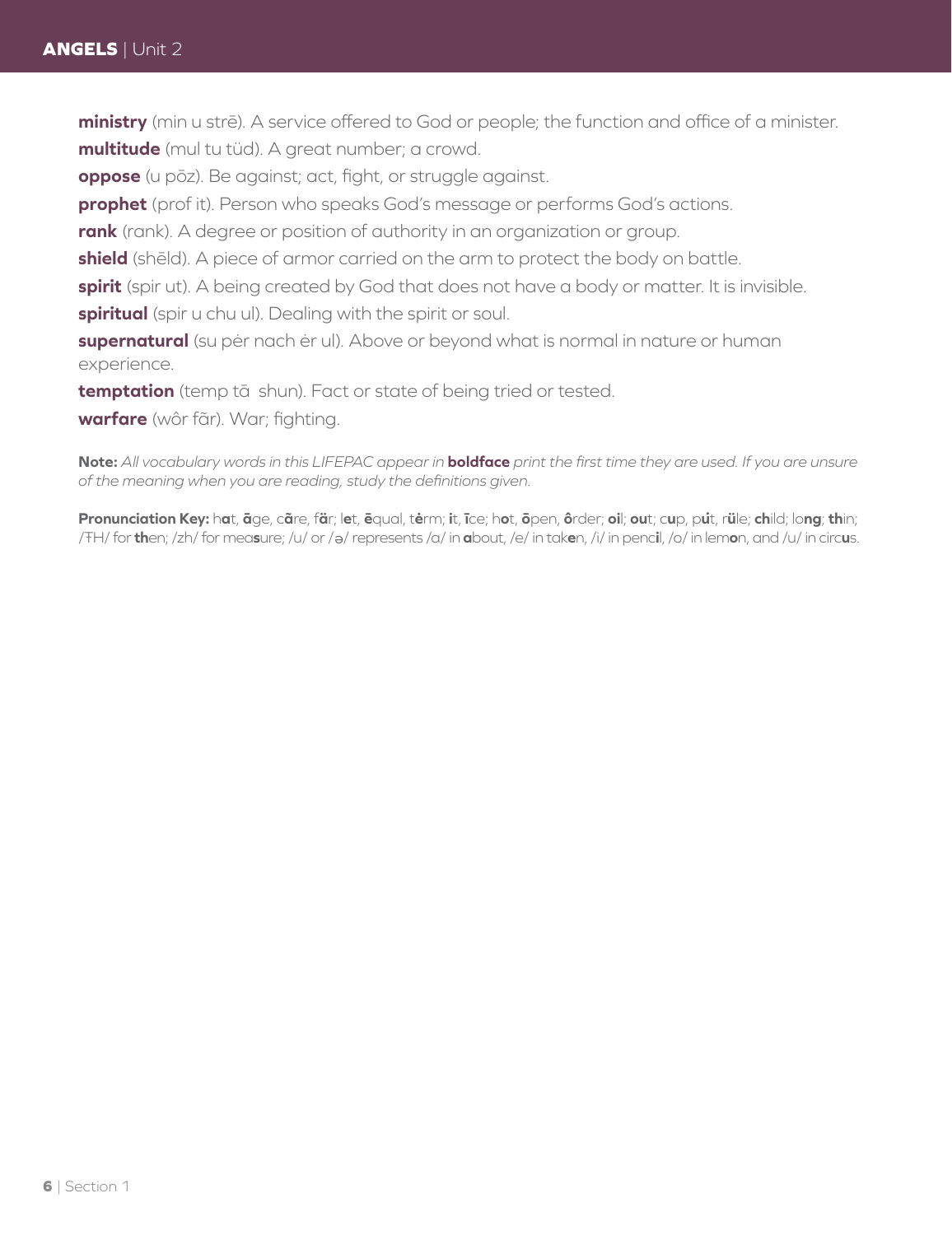## **Characteristics of Angels**

What is an angel? In the Bible, the word "angel" means "messenger," or one who is sent by God. King David wrote, "Bless the LORD, ye his angels, that excel in strength, that do his commandments, hearkening unto the voice of his word. Bless ye the LORD, all ye his hosts; ye ministers of his, that do his pleasure" (*Psalm* 103:20–21). Angels are powerful beings created by God to serve Him as messengers to people. They carry out a **ministry** for the Lord. As you study this LIFEPAC, you will find many examples in the



**Read** *Psalm* **103:20–21**



| Angels serve God and Jesus

Bible where angels serve as God's messengers, ministers, and helpers. They point the way to Christ. Let's explore some of the characteristics of angels.

**Angels are spirits.** The first characteristic of angels is that they are *spirits.* They do not have bodies like people do. As spirits, angels serve God and Jesus Christ. The Bible says, "Are they not all ministering spirits, sent forth to minister for them who shall be heirs of salvation?" (*Hebrews* 1:14). They are **spiritual** beings. You are a human being. Since angels are spiritual beings, they are normally invisible. Artists have drawn, painted, and sculpted angels as wearing long flowing robes and having wings and haloes. This is only the artists' imagination. With few exceptions, the Bible describes them as having human bodies when they appear to deliver God's message. In reality, they only appear to have a body. You will read about some of those times in the Bible as you study this LIFEPAC.

Human beings have bodies and spirits (also called souls). You can see your body, but you cannot see your spirit. Angels have only a spirit. Because angels do not have physical bodies, they will not die. Because they do not have a physical body, they do not get sick. Angels never sleep because they do not have a physical body that gets tired.

**Angels are real.** The second characteristic of angels is that they are *real.* Just because angels are invisible does not mean that they are not real. Other things around you that are real are invisible. Wind and electricity are real, but you cannot see them. You know that the wind is real because you can see the force of the wind bending trees and moving the leaves. Likewise, we know that electricity is real because we can see light when the light switch is turned on.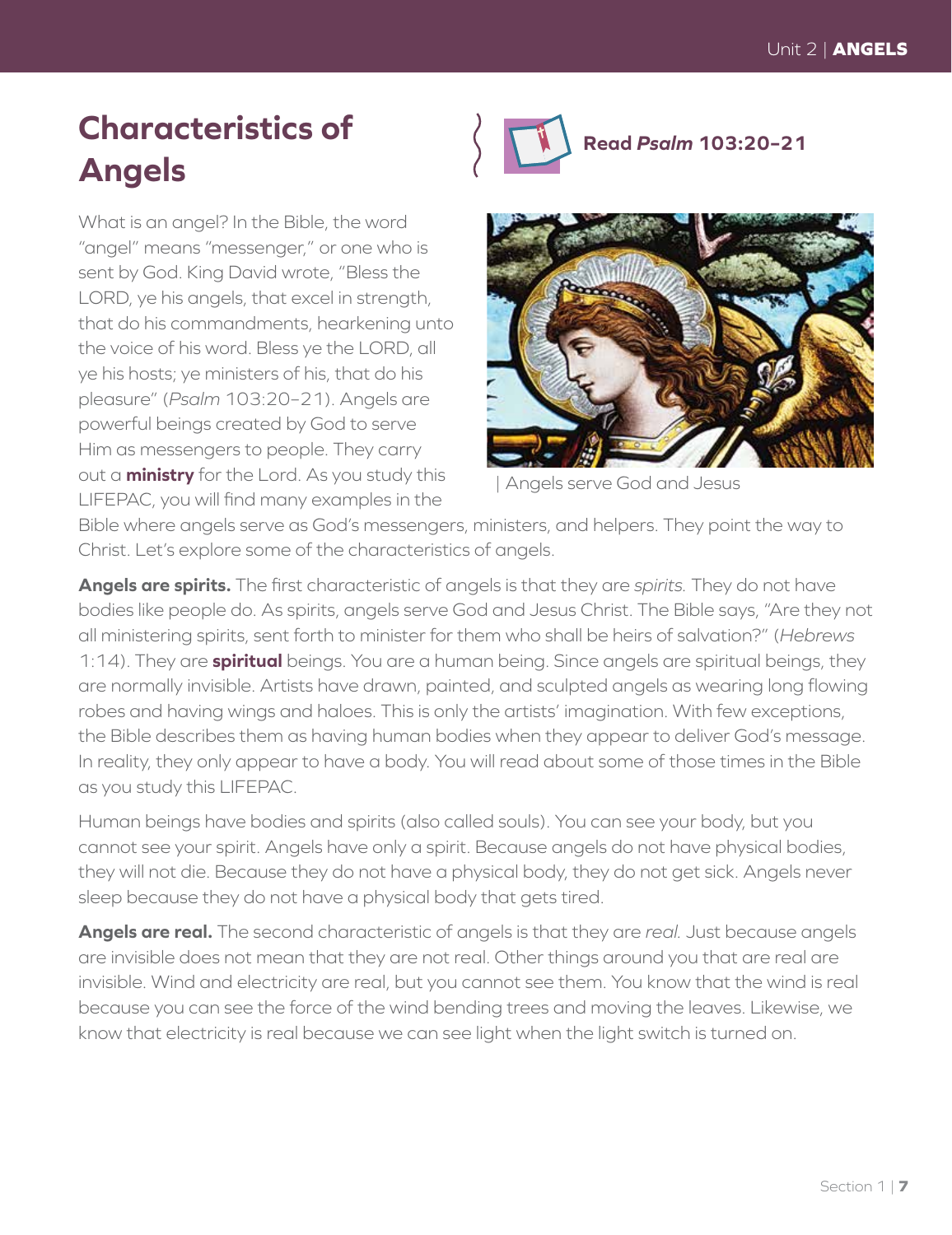We know that angels are real because God has revealed them to us through the Scriptures. Angels serve and worship God and our Lord and Savior, Jesus Christ. The Bible shows us that angels have been present to minister to people throughout the history of the Old and New Testaments. You will read about the presence of angels in the Bible as you study this LIFEPAC.

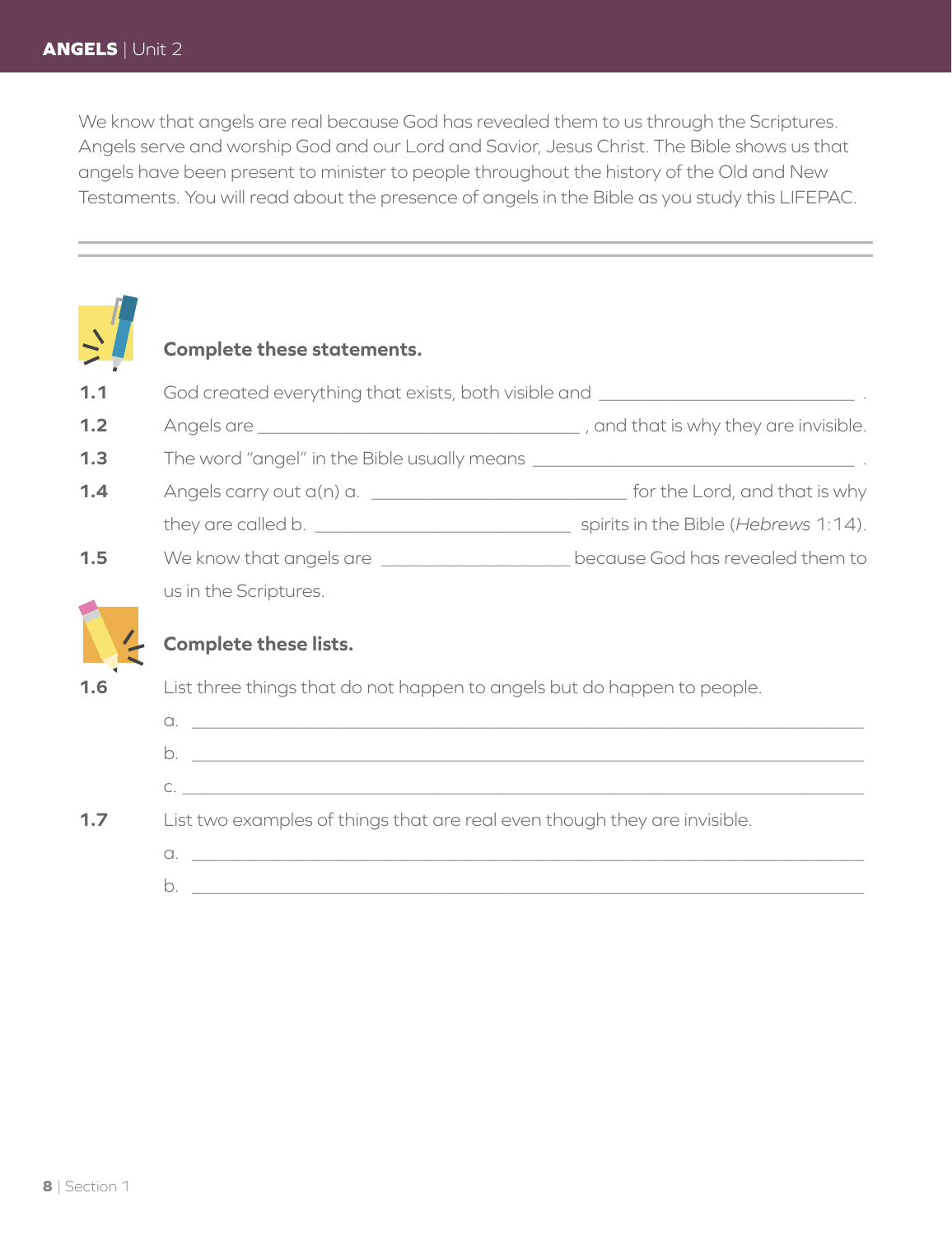

| Angels, like men, were created to praise God.

**Angels are personal.** A third characteristic of angels is that, like people, they are *personal* beings. They have intelligence and wills. Angels are not impersonal objects like rocks or trees, nor are they just forces like wind or electricity. Impersonal objects and forces cannot think, sing, plan, show emotions, or obey God like people can. Angels do all of these things.

As personal beings, angels serve God and Jesus Christ as ministering spirits. King David says, "Bless the LORD, ye his angels, that excel in strength, that do his commandments, hearkening unto the voice of his word. Bless ye the LORD, all ye his hosts; ye ministers of his, that do his pleasure" (*Psalm* 103:20–21).

Angels are wise, meaning they can correctly understand God's will and make choices according to it. King David says, "Praise ye him, all his angels: praise ye him, all his hosts" (*Psalm* 148:2).

Angels have emotions such as joy, for the Apostle Luke says, "Likewise, I say unto you, there is joy in the presence of the angels of God over one sinner that repenteth" (*Luke* 15:10). Therefore, when a sinner repents of his sins and trusts in Jesus Christ's sacrifice, the angels cheer and rejoice.

**Angels are supernatural.** Angels do many things that people do; however, they can also do many things that people cannot. Angels are stronger, more powerful, and swifter than humans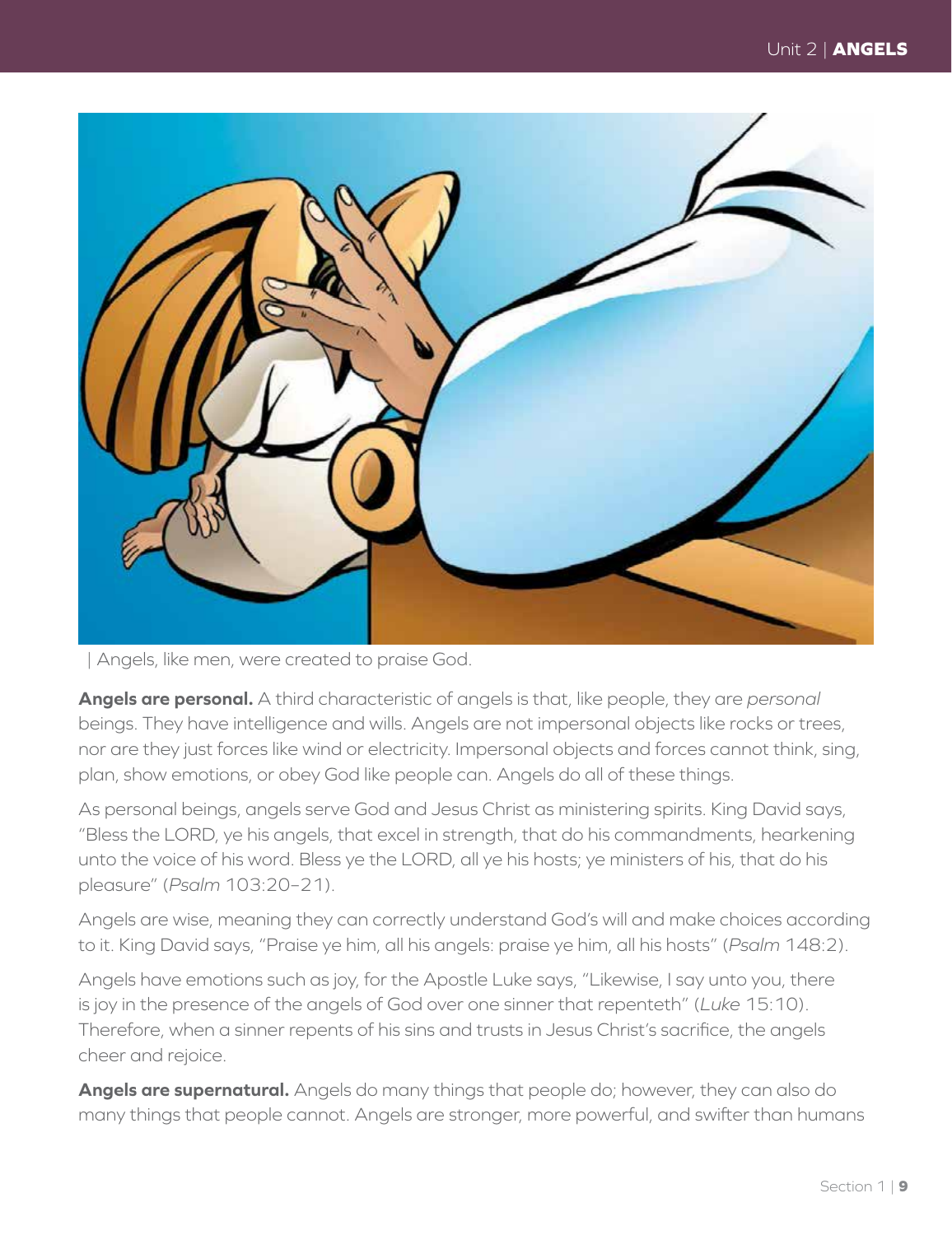(*Psalm* 103:20, *Psalm* 8:5). Angels are **supernatural**, meaning their powers and abilities are above and beyond those that humans normally experience. They can move from heaven to earth in a flash. For example, Daniel says, "Yea, whiles I was speaking in prayer, even the man Gabriel, whom I had seen in the vision at the beginning, being caused to fly swiftly, touched me about the time of the evening oblation" (*Daniel* 9:21).

There are many examples of the angels' power and might in the Bible. The Bible says, "And it came to pass that night, that the angel of the LORD went out, and smote in the camp of the Assyrians an hundred fourscore and five thousand: and when they arose early in the morning, behold, they were all dead corpses" (2 *Kings* 19:35). One angel alone destroyed 185,000 Assyrian soldiers that surrounded the walls of Jerusalem.

When Daniel spent the night in the lions' den, he told King Darius, "My God hath sent his angel, and hath shut the lions' mouths, that they have not hurt me: forasmuch as before him innocency was found in me; and also before thee, O king, have I done no hurt" (*Daniel* 6:22).

Matthew wrote, "And, behold, there was a great earthquake: for the angel of the Lord descended from heaven, and came and rolled back the stone from the door, and sat upon it" (*Matthew* 28:2). Angels have been given great power to serve God and humanity.

#### **Choose the correct answer. 1.8** • Angels are personal beings and have <u>equal</u> and free wills. a. ears b. intelligence c. characteristics **1.9** Because they are personal beings, angels can do many of the things that do. a. people b. rocks c. trees **1.10** According to *Luke* 15:10, angels can show emotions like \_\_\_\_\_\_\_ . a. speaking b. planning b. c. joy **1.11** Angels are <u>equal</u> because their powers and abilities are above and beyond those that humans normally experience. a. gifted b. supernatural c. happy **1.12** The Bible says that angels are \_\_\_\_\_\_\_ than men (2 *Peter* 2:11). a. greater in power and might b. weaker c. larger and heavier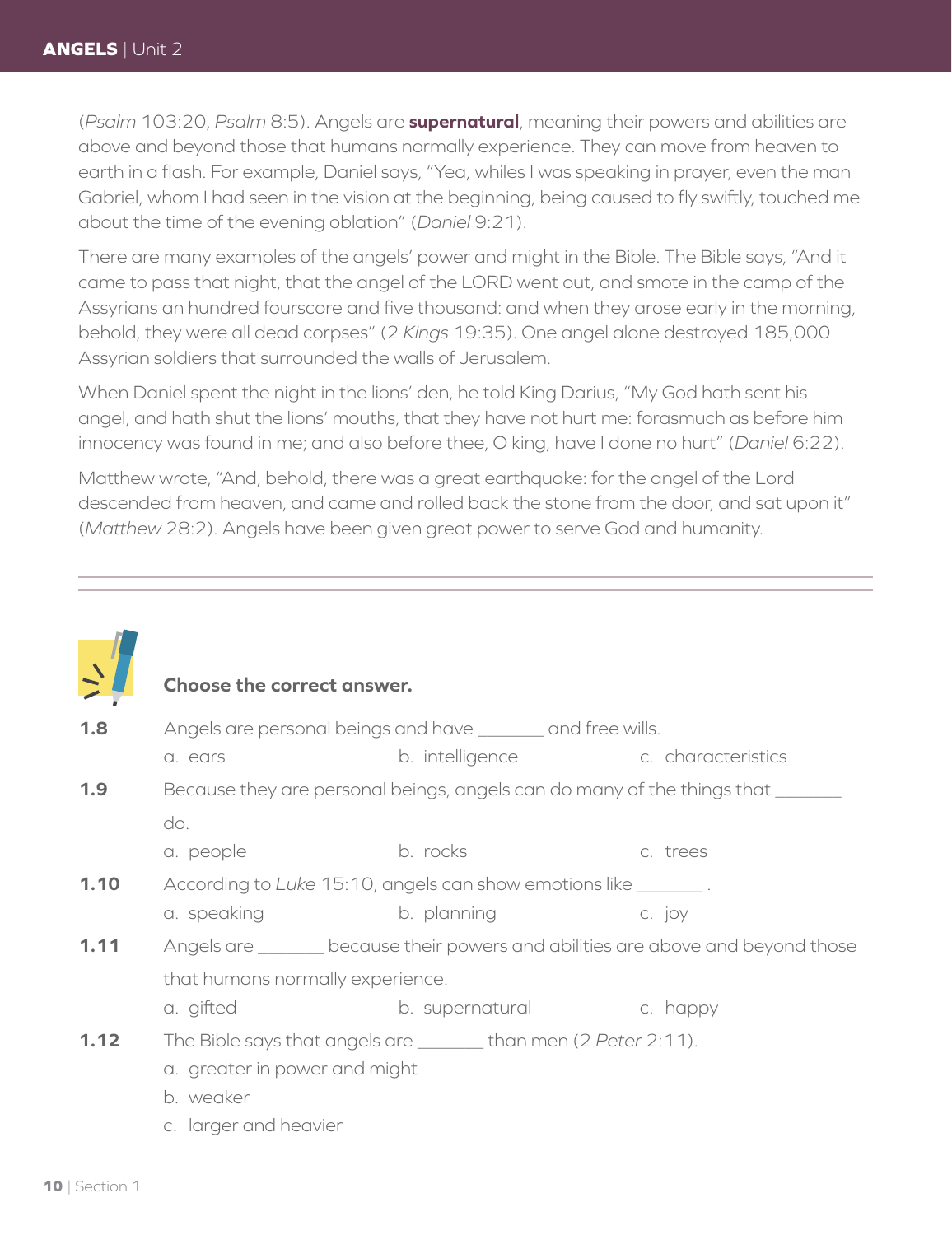|      | Answer these questions.                                                                      |
|------|----------------------------------------------------------------------------------------------|
| 1.13 | What are some things that angels do that show they are personal beings?                      |
|      |                                                                                              |
|      |                                                                                              |
|      |                                                                                              |
| 1.14 | What are three examples in the Bible that show that angels are more powerful than<br>people? |
|      | $\alpha$ . $\qquad \qquad$                                                                   |
|      |                                                                                              |
|      | ,我们也不能会在这里,我们也不能会在这里,我们也不能会在这里,我们也不能会在这里,我们也不能会在这里,我们也不能会在这里,我们也不能会不能会不能会。""我们,我             |
| 1.15 | What are the four characteristics of angels mentioned in this section of the LIFEPAC?        |
|      |                                                                                              |
|      |                                                                                              |
|      |                                                                                              |
|      |                                                                                              |

### **Kinds of Angels**



**Read** *Daniel* **10:13 & 21 and 12:1–3. Also** *Jude* **9 and**  *Revelation* **12:7–9**

Angels are not all alike. Some angels have

more **authority** than others. Some angels have special duties. Just like a modern army on earth, angels in heaven have an organization. Like an army, some angels have higher **rank** than others. God has also given some angels some extremely important duties and responsibilities. There are only two angels mentioned by name in the Bible: *Michael* and *Gabriel.* Let's examine some of the things the Bible says about each of these two ministering angels.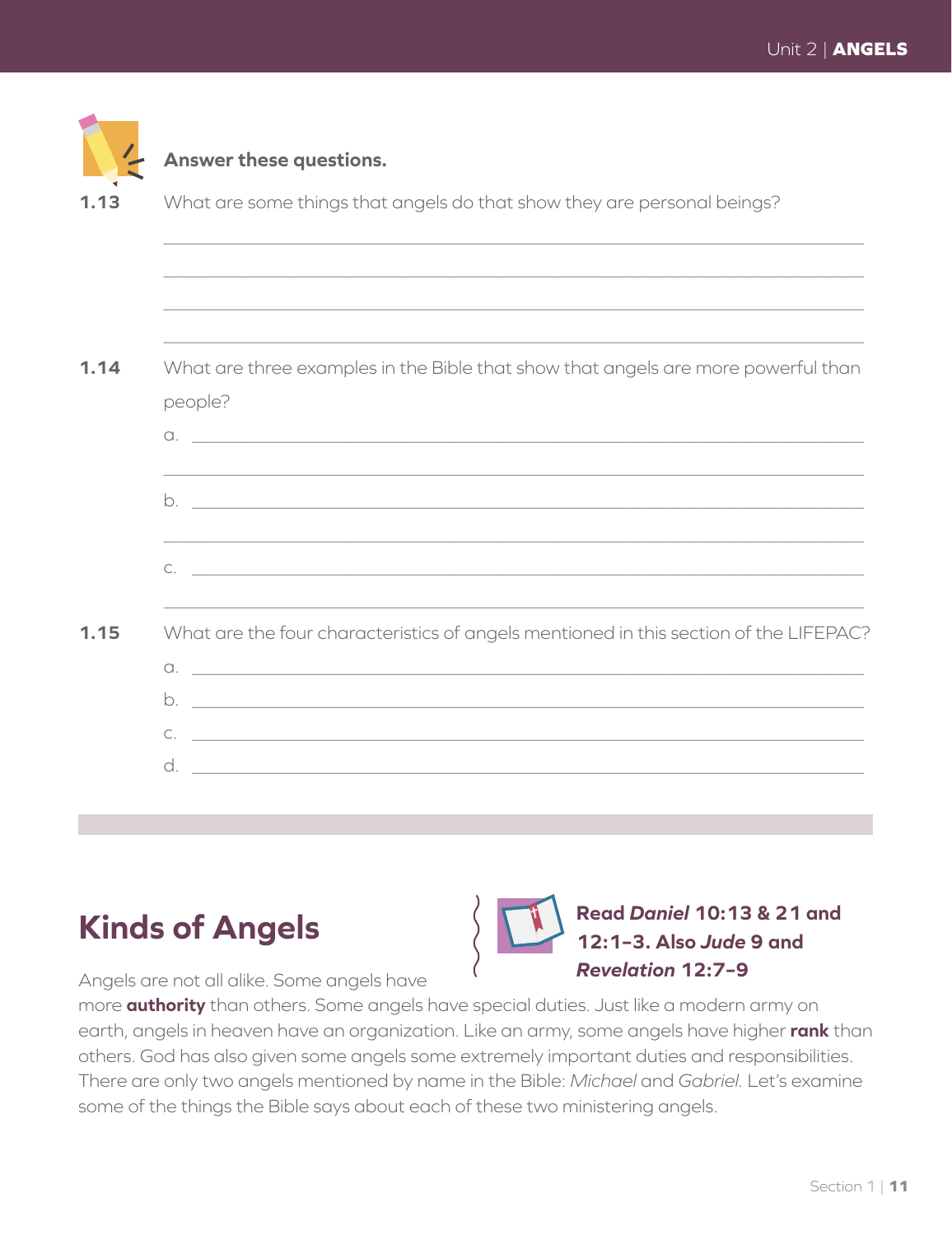#### **SELF TEST 1**

**Match these items** (each answer, 2 points).

| 1.01  | angel            |                | a. saw vision of heavenly hosts       |
|-------|------------------|----------------|---------------------------------------|
| 1.02  | spirit           |                | b. sent to destroy the works of Satan |
| 1.03  | Michael          | $\mathsf{C}$   | sinned and rebelled                   |
|       |                  |                | d. rocks and trees                    |
| 1.04  | Gabriel          | e.             | messenger                             |
| 1.05  | Daniel           | f.             | has no body or material               |
| 1.06  | God              |                | g. God's hero                         |
| 1.07  | Jesus            |                | h. archangel in Bible                 |
|       |                  | i.             | weaker than humans                    |
| 1.08  | John the Baptist | $\mathbf{i}$ . | a multitude and innumerable           |
| 1.09  | evil spirits     | k.             | knows the number of angels            |
| 1.010 | angel hosts      |                | forerunner                            |

#### **Answer** *true* **or** *false* (each answer, 2 points).

- **1.011** \_\_\_\_\_\_\_\_\_\_ Some angels have a body and spirit.
- **1.012** \_\_\_\_\_\_\_\_\_\_ Angels carry out a ministry for the Lord.
- **1.013** \_\_\_\_\_\_\_\_\_\_ Nothing is real unless you can see it.
- **1.014** \_\_\_\_\_\_\_\_\_\_ All angels have equal rank and authority.
- **1.015** \_\_\_\_\_\_\_\_\_\_ The angel Gabriel is mentioned in both the Old and New Testaments.
- **1.016** \_\_\_\_\_\_\_\_\_\_ The prophet Micaiah saw the "host of heaven" surrounding God.
- **1.017** \_\_\_\_\_\_\_\_\_\_ Angels are extremely swift.
- **1.018 \_\_\_\_\_\_\_\_** Only prayer and fasting can help Christians overcome the powers of darkness.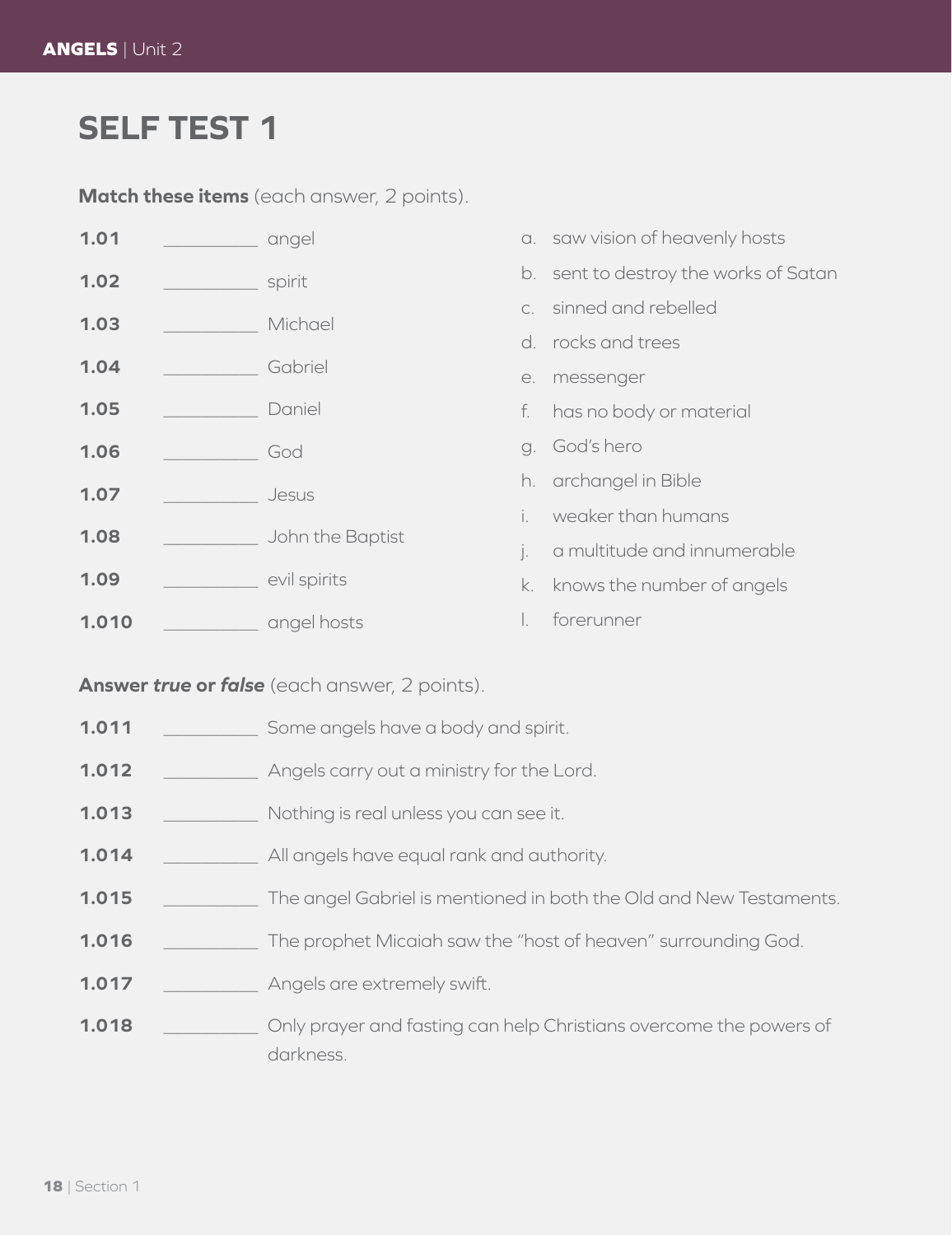- **1.019** \_\_\_\_\_\_\_\_\_\_ Satan and all other evil spirits will be destroyed at the end of time.
- **1.020** \_\_\_\_\_\_\_\_\_\_ One angel alone killed 185,000 Assyrian soldiers to save Jerusalem.

#### **Label this drawing** (each item, 2 points).

**1.021** Choose one of the items below to label each piece of spiritual armor (*Ephesians* 6:13–18) in the appropriate space.

|       | truth<br>salvation                                                        | righteousness<br>the Word of God | Gospel of peace<br>faith |                    |
|-------|---------------------------------------------------------------------------|----------------------------------|--------------------------|--------------------|
|       | a.<br>b.                                                                  |                                  | d.                       | е.                 |
|       | Choose the correct answer (each answer, 2 points).                        |                                  |                          |                    |
| 1.022 | Angels are personal beings and have ________ and free wills.              |                                  |                          |                    |
|       | a. ears                                                                   | b. intelligence                  |                          | c. characteristics |
| 1.023 | Because they are personal beings, angels can do many of the things that _ |                                  |                          |                    |
|       | do.                                                                       |                                  |                          |                    |
|       | a. people                                                                 | b. rocks                         | c. trees                 |                    |

| 1.024 | According to Luke 10:15, angels can show emotions like |  |             |  |          |  |  |
|-------|--------------------------------------------------------|--|-------------|--|----------|--|--|
|       | a. speaking                                            |  | b. planning |  | $C.$ IOV |  |  |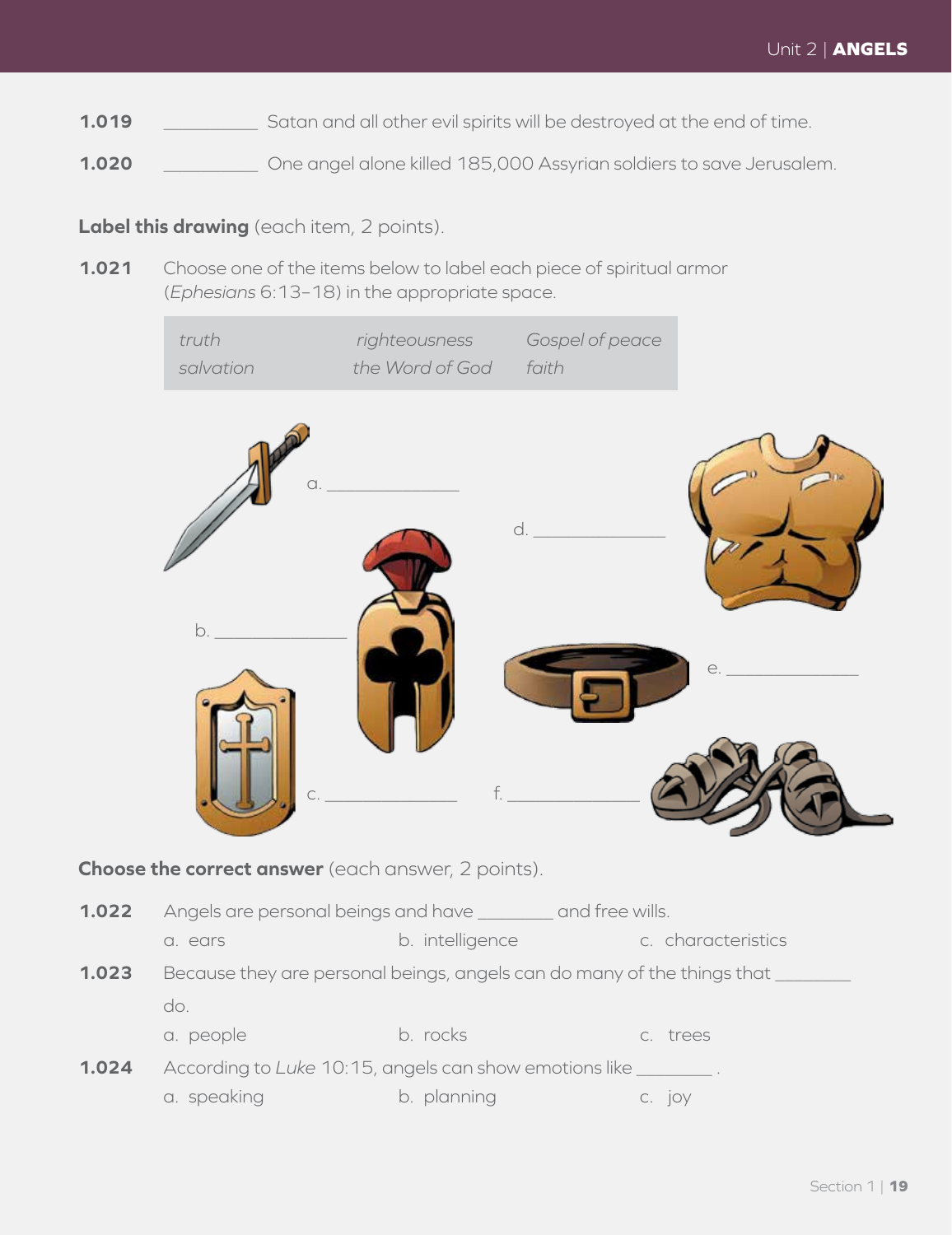- **1.025** Angels are <u>equal because their powers and abilities are above and beyond those</u> that humans normally experience.
	- a. gifted b. supernatural c. happy
- **1.026** The Bible says that angels are \_\_\_\_\_\_\_\_ than men (2 *Peter* 2:11).
	- a. greater in power and might

\_\_\_\_\_\_\_\_\_\_\_\_\_\_\_\_\_\_\_\_\_\_\_\_\_\_ .

- b. weaker
- c. larger and heavier

**List the correct characteristics** (each item, 2 points).

**1.027** What are the four characteristics of angels mentioned in this LIFEPAC?



#### **Write the correct answer in the blank space** (each answer, 3 points).

**1.028** God created everything that exists, both visible and \_\_\_\_\_\_\_\_\_\_\_\_\_\_\_\_\_\_\_\_ **1.029** We know that angels are \_\_\_\_\_\_\_\_\_\_\_\_\_\_\_\_\_\_\_\_\_\_\_\_\_\_ because God has revealed them to us in the Scriptures. **1.030** Sometimes when Christians have troubles or \_\_\_\_\_\_\_\_\_\_\_\_\_\_\_\_\_\_\_\_\_\_\_\_\_\_ , it can be due to the activity of evil spirits against them. **1.031** In *Hebrews* 1:14, angels are called \_\_\_\_\_\_\_\_\_\_\_\_\_\_\_\_\_\_\_\_\_\_\_\_\_\_ spirits. **1.032** In the New Testament, Gabriel appeared to Zacharias and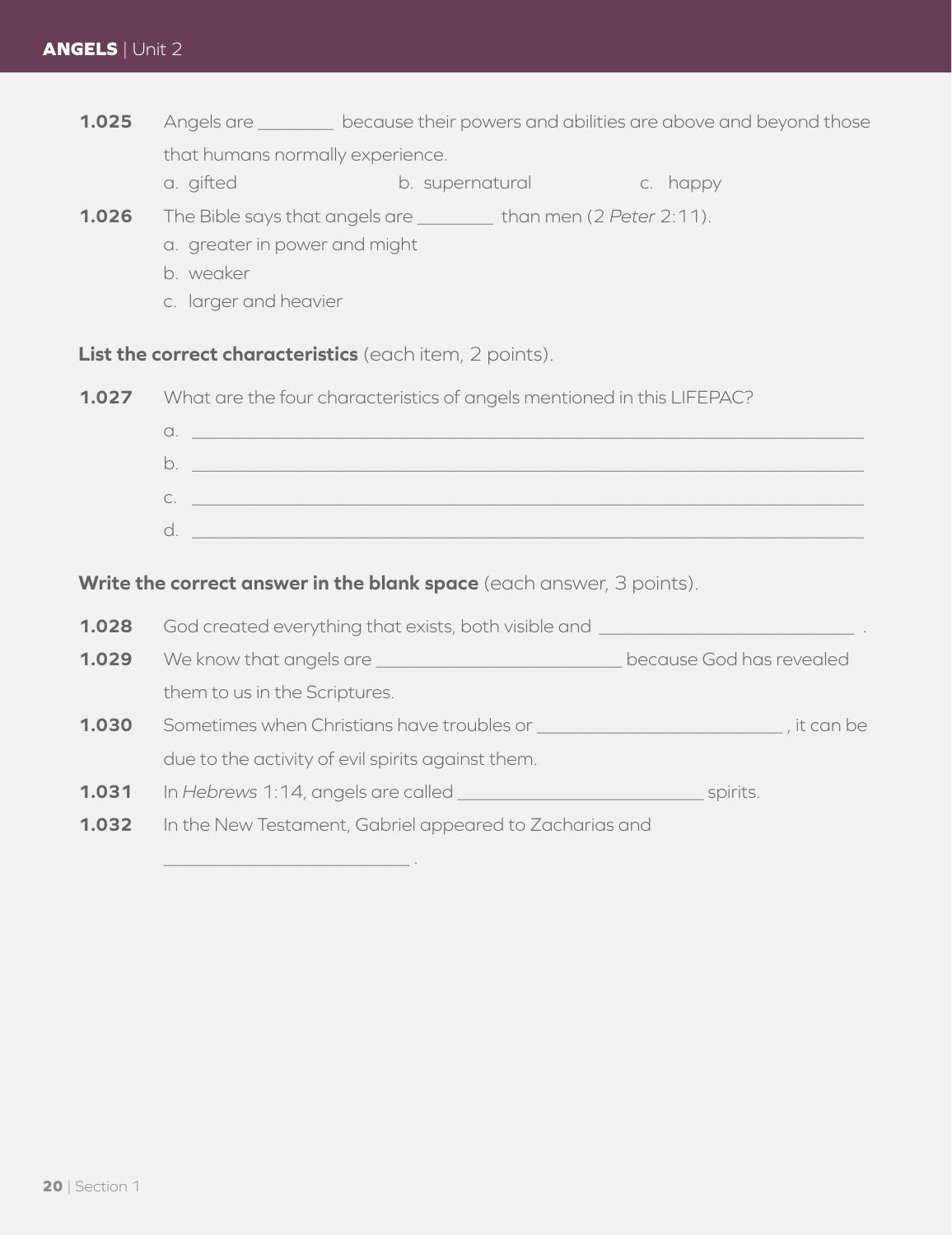**Answer these questions** (each answer, 5 points).

| 1.033 | What are the kinds of angels mentioned in this LIFEPAC?                 |  |  |  |
|-------|-------------------------------------------------------------------------|--|--|--|
|       |                                                                         |  |  |  |
| 1.034 | What are some things that angels do that show they are personal beings? |  |  |  |
|       |                                                                         |  |  |  |
| 1.035 | How can angels be real even though they are invisible? (Give examples.) |  |  |  |
|       |                                                                         |  |  |  |

 $\_$  , and the set of the set of the set of the set of the set of the set of the set of the set of the set of the set of the set of the set of the set of the set of the set of the set of the set of the set of the set of th

| <b>Teacher check:</b> | Initials |  |
|-----------------------|----------|--|
| Score                 | Date     |  |